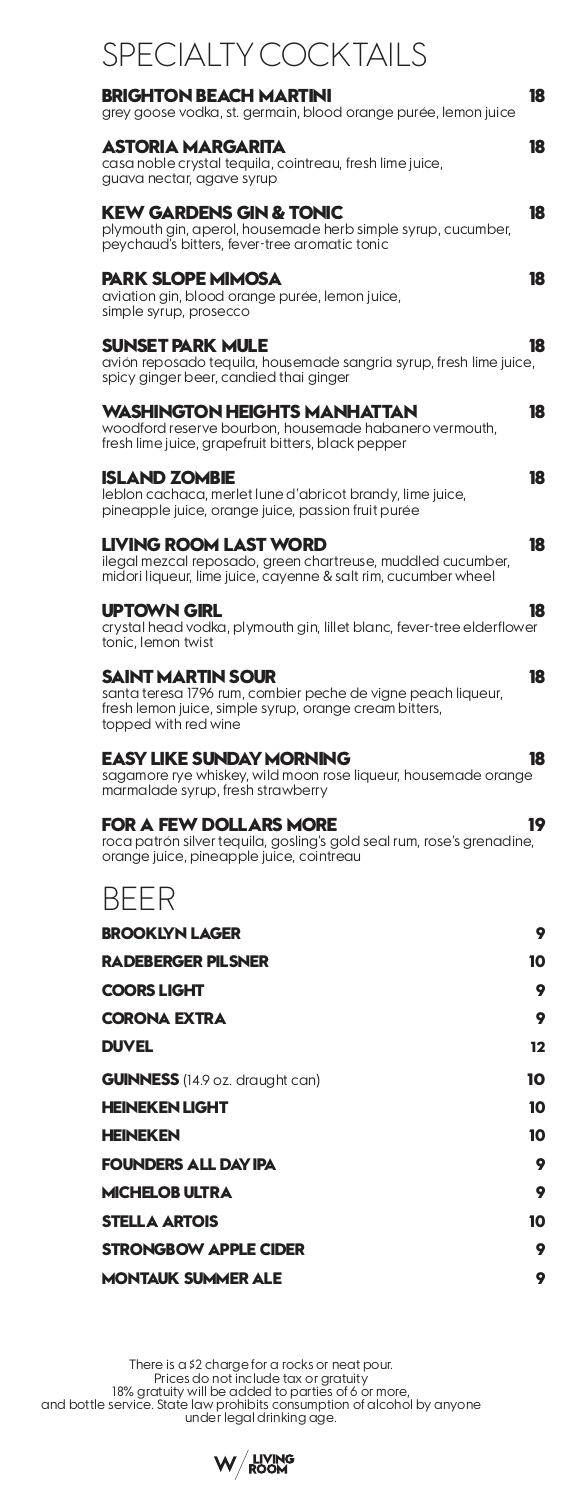# WINES BY THE GLASS

### **SPARKLING & CHAMPAGNE**

| Prosecco, Col de' Salici, Veneto, IT                     | 14 |
|----------------------------------------------------------|----|
| Sparkling Wine, Gruet Brut, NM                           | 14 |
| Sparkling Wine, Domaine Chandon, Napa Valley, CA         | 15 |
| Champagne, Moet & Chandon, Brut, "Imperial", Epernay, FR | 18 |
| Champagne, Piper-Heidseick, Brut Cuvée 1785, FR          | 17 |
| Champagne, Veuve Clicquot, Reims, FR                     | 22 |
| Rosé Champagne, Luc Belaire, Provence, FR                | 20 |

#### **WHITE**

| Chardonnay, Sonoma-Cutrer, Sonoma, CA             | 17 |
|---------------------------------------------------|----|
| Chardonnay, Imagery, CA                           | 16 |
| Pinot Grigio, Ruffino, Tuscany, IT                | 14 |
| Pinot Gris, Loveblock, Marlborough, NZ            | 15 |
| Riesling, Eroica, Columbia Valley, WA             | 13 |
| Sauvignon Blanc, Kim Crawford, Marlborough, NZ    | 14 |
| Sancerre, Domaine Gerard Millet, Loire Valley, FR | 18 |

#### **ROSÉ**

| Rosé, Copain "Tous Ensemble", Anderson Valley, CA                     | 16 |
|-----------------------------------------------------------------------|----|
| Rosé, Chateau d'Esclans, "Whispering Angel",<br>Cotes de Provence, FR | 18 |

### **RED**

| Cabernet Sauvignon, "Intrinsic" Columbia Valley, WA   | 17 |
|-------------------------------------------------------|----|
| Red Blend, The Federalist Honest Red, Napa Valley, CA | 16 |
| Malbec, Terrazas de los Andes, Mendoza, AR            | 16 |
| Merlot, Spellbound, CA                                | 14 |
| Super Tuscan, Bertani-Secco, Rosso, Veneto, IT        | 16 |
| Pinot Noir, Siduri, Williamette Valley, OR            | 15 |
| Pinot Noir, Carpe Diem, Anderson Valley, CA           | 16 |

# WINES BY THE BOTTLE

# **WHITE**

| Chardonnay, Kendall-Jackson, "Vintner's Reserve",                                           |     |
|---------------------------------------------------------------------------------------------|-----|
| Jackson Estate, CA                                                                          | 60  |
| Chardonnay, Sonoma-Cutrer, Sonoma County, CA                                                | 75  |
| Chardonnay, Grgich Hills Estate, "Blue Beret", Napa Valley, CA                              | 80  |
| Chardonnay, Nickel & Nickel, "Stiling Vineyard",<br>Russian River Valley, Sonoma County, CA | 120 |
| Pinot Grigio, Kris, della Venezie, IT                                                       | 55  |
| Rieslina, Eroica, Columbia Valley, WA                                                       | 52  |
| Sauvignon Blanc, Kim Crawford, Marlborough, NZ                                              | 55  |
| Sancerre, Pascal Jolivet, Loire, FR                                                         | 72  |
| Sauvignon Blanc, St. Supery, Napa Valley, CA                                                | 70  |
| Sauvignon Blanc, Orin Swift, Blank Stare, Russian River Valley, CA                          | 125 |
|                                                                                             |     |

#### **ROSÉ**

| Rosé, Copain "Tous Ensemble", Anderson Valley, CA                     | 60 |
|-----------------------------------------------------------------------|----|
| Rosé, Chateau d'Esclans, "Whispering Angel",<br>Cotes de Provence, FR | 75 |

There is a \$2 charge for a rocks or neat pour.<br>Prices do not include tax or gratuity<br>18% gratuity will be added to parties of 6 or more,<br>and bottle service. State law prohibits consumption of alcohol by anyone<br>under leaal

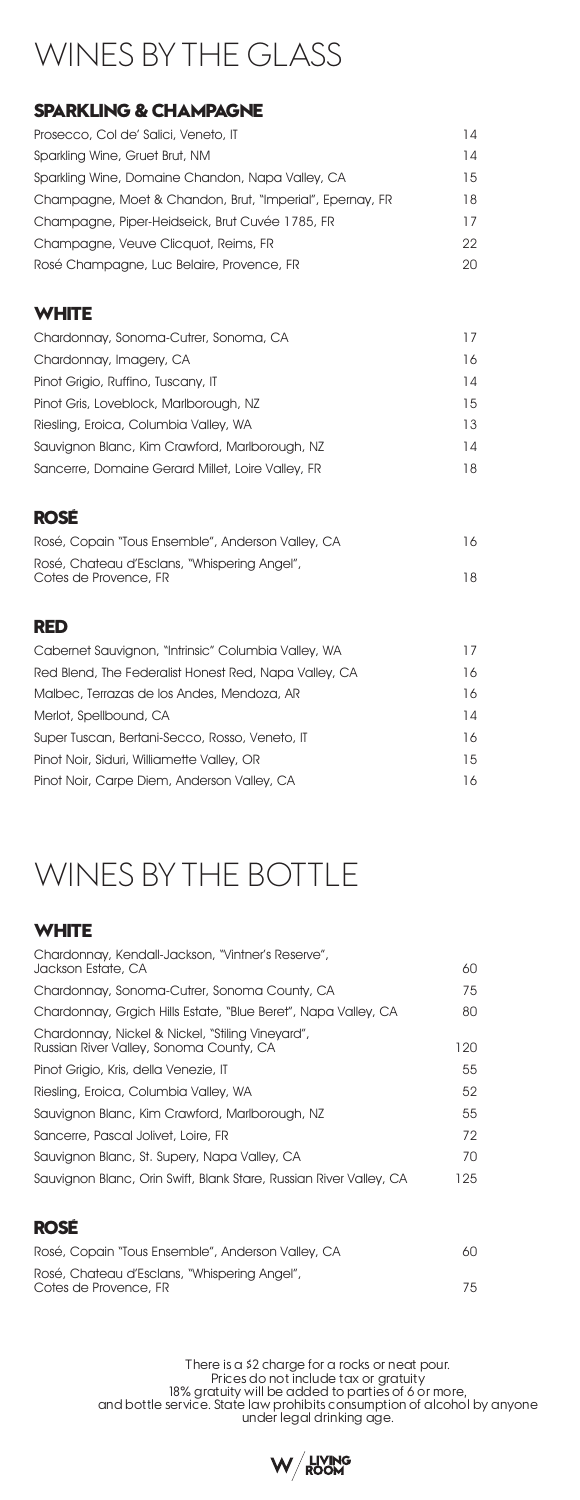#### **RED**

| Cabernet Sauvignon, Noble Tree, "Wickersham Ranch Vineyard",<br>Russian River Valley, Sonoma, CA | 56  |
|--------------------------------------------------------------------------------------------------|-----|
| Cabernet Sauvignon, Niner Wine Estates, "Bootjack Ranch",<br>Paso Robles, CA                     | 86  |
| Cabernet Sauvignon, Van Duzer, "Sorcery"<br>Napa Valley, CA                                      | 145 |
| Cabernet Sauvignon, Heritance, "Rutherford",<br>Rutherford, Napa Valley, CA                      | 150 |
| Red Blend, Stag's Leap Wine Cellars, "Hands of Time",<br>Napa Valley, CA                         | 105 |
| Red Blend, The Prisoner Wine Company, "The Prisoner",<br>Napa Valley, CA                         | 150 |
| Malbec, Terrazas de los Andes, "Altos del Plata",<br>Mendoza, AR                                 | 62  |
| Merlot, Duckhorn, Napa Valley, CA                                                                | 120 |
| Super Tuscan, Bertani-Secco, Rosso, Veneto, IT                                                   | 60  |
| Pinot Noir, Eola Hills Wine Cellars, "La Creole Reserve",<br>Willamette Valley, OR               | 62  |
| Pinot Noir, Greywacke, Marlborough, NZ                                                           | 100 |
| Pinot Noir, Scheid, Monterey County, CA                                                          | 110 |
| <b>SPARKLING</b>                                                                                 |     |
| Col de' Salici, Veneto, IT                                                                       | 62  |
| Domaine Chandon Brut, Napa Valley, CA                                                            | 105 |
| Domaine Chandon Rosé, Napa Valley, CA                                                            | 115 |
| <b>CHAMPAGNE</b>                                                                                 |     |
|                                                                                                  |     |

| Roederer Estate, Brut Reserve, Reims, FR    | 125 |
|---------------------------------------------|-----|
| Luc Belaire Rare, Brut                      | 150 |
| Perrier-Jouet, "Grand Brut", Epernay, FR    | 175 |
| Luc Belaire Rare, Rosé                      | 185 |
| Moet & Chandon, Imperial Brut               | 175 |
| Moet & Chandon, Imperial Brut, 1.5 L Magnum | 375 |
| Moet & Chandon, Rosé Imperial               | 225 |
| Moet & Chandon, Nectar Imperial             | 250 |
| Moet & Chandon, Nectar Imperial Rosé        | 275 |
| <b>Krug Grand Cuvee</b>                     | 500 |
| Veuve Clicquot                              | 175 |
| Dom Perignon                                | 450 |
| Louis Roederer, Brut, "Cristal", 2007       | 650 |
|                                             |     |

# SPIRITS

#### **VODKA** ABSOLUT 14 CHOPIN POTATO 16 CIROC **16** and 16 and 16 and 16 and 16 and 16 and 16 and 16 and 16 and 16 and 16 and 16 and 16 and 16 and 16 CIROC APPLE 16 CIROC COCONUT 
16 CIROC PEACH 16 CIROC PINEAPPLE 16 DOUBLE CROSS 15 FAIR QUINOA 14 GREY GOOSE 27 AM AND THE SERVICE OF THE SERVICE OF THE SERVICE OF THE SERVICE OF THE SERVICE OF THE SERVICE OF THE SERVICE OF THE SERVICE OF THE SERVICE OF THE SERVICE OF THE SERVICE OF THE SERVICE OF THE SERVICE OF THE SE HANGAR ONE CITRON 15 KETEL ONE 16 STOLICHNAYA 14 STOLICHNAYA ELIT 18 STOLICHNAYA RAZBERI 14 STOLICHNAYA OHRANJ 14 STOLICHNAYA VANIL 14 STOLICHNAYA BLUEBERI 14 TITO'S HANDMADE 15

There is a \$2 charge for a rocks or neat pour. Prices do not i̇̃nclude tax or gratuity<br>18% gratuity will be added to parties of 6 or more,<br>19% and bottle service. State law prohibits consumption of alcohol by anyone under legal drinking age.

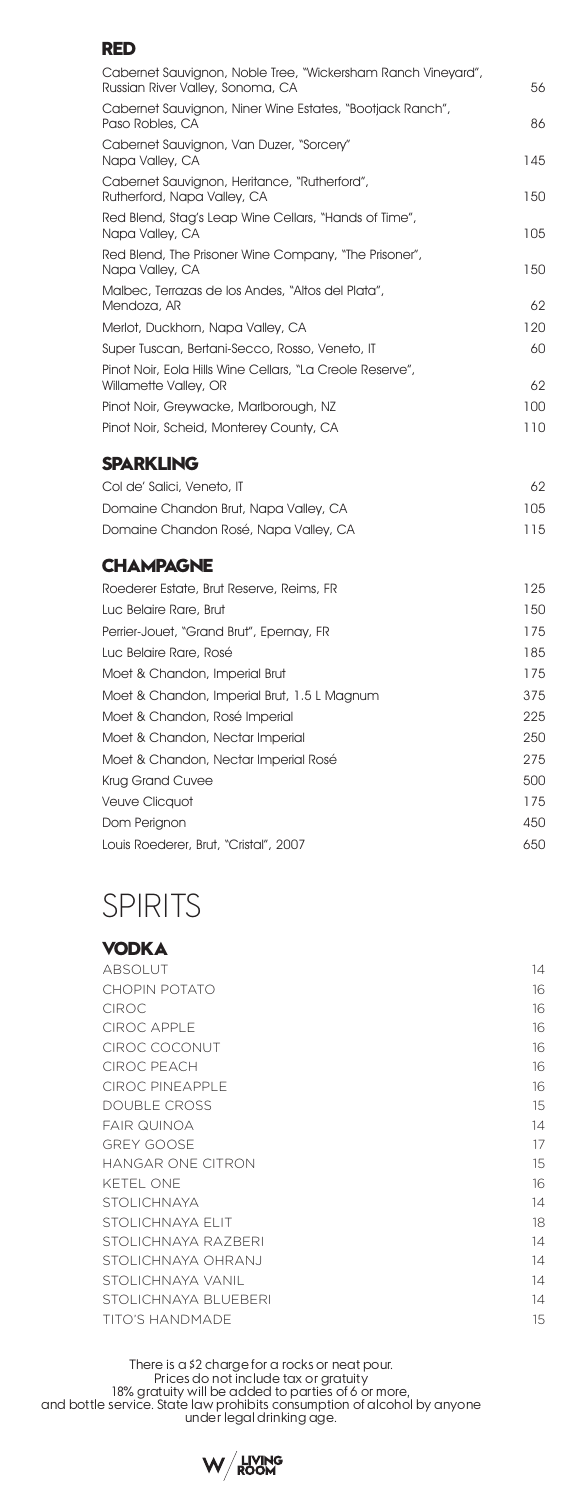| GIN                                            |          |
|------------------------------------------------|----------|
| <b>AVIATION</b>                                | 15       |
| <b>BOMBAY SAPPHIRE</b>                         | 15       |
| THE BOTANIST                                   | 16       |
| PLYMOUTH<br><b>HENDRICK'S</b>                  | 16       |
|                                                | 16       |
| RUM                                            |          |
| <b>BACARDI</b>                                 | 14       |
| <b>CAPTAIN MORGAN</b>                          | 14       |
| DON Q AÑEJO                                    | 16       |
| <b>GOSLING'S BLACK SEAL</b>                    | 14       |
| LEBLON CACHACA                                 | 15       |
| <b>MALIBU</b><br>RED HARBOR                    | 14<br>17 |
| PISCO PORTON                                   | 15       |
| RON ZACAPA 23 YR                               | 18       |
| SAILOR JERRY                                   | 15       |
| SANTA TERESA 1796                              | 19       |
| TEQUILA                                        |          |
| AVIÓN REPOSADO                                 | 18       |
| CASA NOBLE CRYSTAL                             | 16       |
| CORRALEJO SILVER                               | 14       |
| EL LUCHADOR BLANCO                             | 16       |
| DEL MAGUEY MEZCAL                              | 17       |
| ILEGAL MEZCAL REPOSADO                         | 17       |
| DON JUILO 1942                                 | 62       |
| DON JULIO AÑEJO                                | 20       |
| DON JULIO BLANCO<br>ROCA PATRÓN SILVER         | 17<br>18 |
| PATRÓN SILVER                                  | 16       |
| PATRÓN XO CAFÉ                                 | 14       |
| <b>IRISH WHISKEY</b>                           |          |
| <b>JAMESON</b>                                 | 14       |
| REDBREAST                                      | 16       |
| <b>SLANE</b>                                   | 13       |
| <b>AMERICAN WHISKEY - BOURBON</b>              |          |
| <b>ANGEL'S ENVY</b>                            | 16       |
| <b>BAKER'S</b>                                 | 17       |
| <b>BASIL HAYDEN'S</b>                          | 17       |
| BLANTON'S                                      | 18       |
| <b>BOOKER'S</b>                                | 19       |
| <b>BUFFALO TRACE</b><br><b>BULLEIT BOURBON</b> | 16<br>16 |
| <b>GARRISON BROTHERS SINGLE BARREL</b>         | 21       |
| <b>GARRISON BROTHERS TEXAS STRAIGHT</b>        | 19       |
| <b>GENTLEMAN JACK</b>                          | 17       |
| <b>HUDSON BABY BOURBON</b>                     | 16       |
| JACK DANIEL'S                                  | 13       |
| JIM BEAM                                       | 13       |
| KNOB CREEK                                     | 14       |
| MAKER'S MARK                                   | 14       |
| MICHTER'S BOURBON<br>STRANAHAN'S               | 16<br>18 |
| TIN CUP                                        | 18       |
| WOODFORD RESERVE                               | 16       |
|                                                |          |

# **AMERICAN WHISKEY - RYE**

| HUDSON MANHATTAN        | 17 |
|-------------------------|----|
| MICHTER'S               | 16 |
| SAGAMORE                | 16 |
| SAGAMORF BARRFI SFI FCT | 17 |
| <b>WHISTLEPIG 10</b>    | 20 |
| WHISTLEPIG 12           | 24 |

<sup>24</sup><br>
There is a \$2 charge for a rocks or neat pour.<br>
Prices do not include tax or gratuity<br>
18% gratuity will be added to partite is a for more,<br>
and bottle service. State law prohibits consumption of alcohol by anyone<br>
u

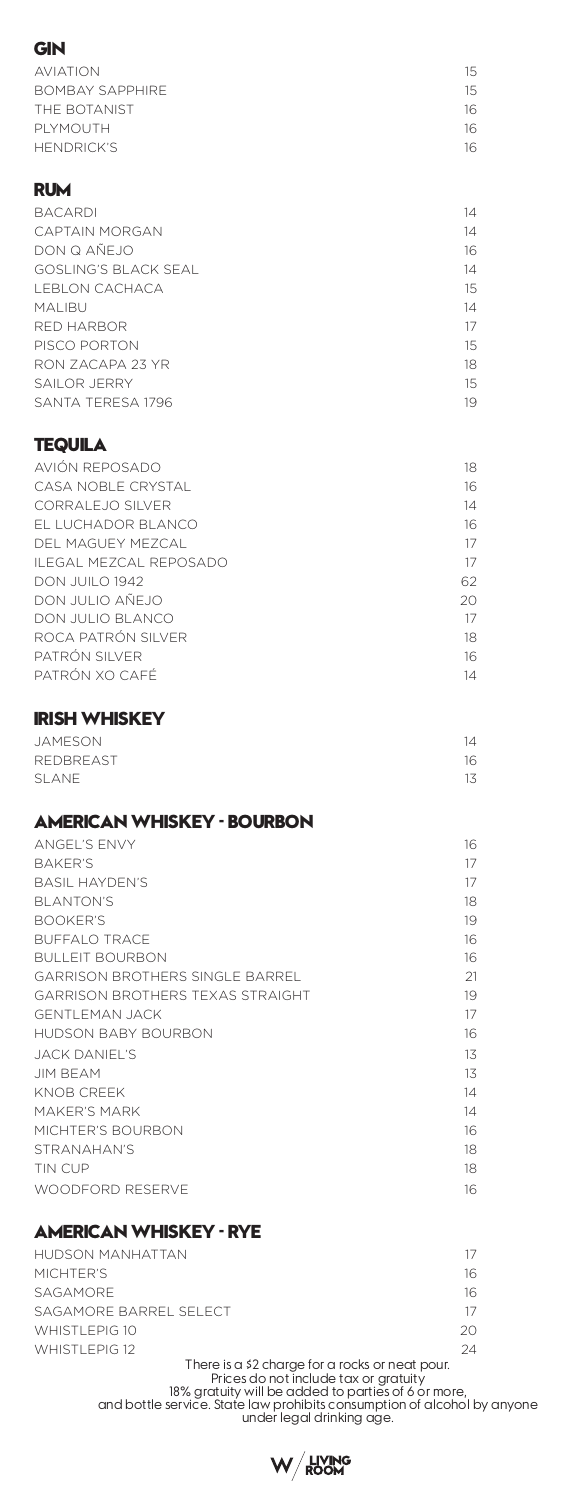|  | SCOTCH WHISKEY - BLENDED |  |
|--|--------------------------|--|
|--|--------------------------|--|

| CUTTY SARK PROHIBITION | 14 |
|------------------------|----|
| DEWAR'S WHITE LABEL    | 13 |
| HIGHI AND PARK MAGNUS  | 16 |
| JOHNNIF WAI KER BI ACK | 15 |
| JOHNNIF WAI KER GOI D  | 18 |
| JOHNNIF WAI KER BLUE.  | ഹ  |
| MONKEY SHOULDER        |    |
|                        |    |

#### **SCOTCH WHISKEY - SINGLE MALT**

| THE BAI VENIF 12 DOUBLEWOOD         | 16  |
|-------------------------------------|-----|
| THE BAI VENIF 14 CARIBBEAN CASK     | 17  |
| THE BAI VENIF 15 SHERRY CASK        | 24  |
| THE BALVENIE 17 DOUBLEWOOD          | 36  |
| THE BAI VENIE 21 PORTWOOD           | 55  |
| THE DAI MORE 12                     | 18  |
| THE DAI MORE 15                     | 42  |
| <b>DAI WHINNIF 15</b>               | 16  |
| <b>GLENEIDDICH 12</b>               | 16  |
| <b>GLENEIDDICH 14</b>               | 19  |
| <b>GLENEIDDICH 18</b>               | 22  |
| THE GLENLIVET 12                    | 16  |
| THE GLENLIVET 18                    | 30  |
| GI FNMORANGIF 10                    | 16  |
| HIGHI AND PARK 12                   | 17  |
| HIGHI AND PARK 18                   | 32  |
| <b>LAGAVULIN 16</b>                 | 21  |
| <b>LAPHROAIG 10</b>                 | 19  |
| THE MACALLAN 12                     | 20  |
| THE MACALLAN 15                     | 28  |
| THE MACALLAN 18                     | 70  |
| THE MACALLAN 1824 SERIES REEL EXION | 200 |
| OBAN 14                             | 18  |
|                                     |     |

#### **COGNAC**

| <b>D'USSE</b>                     | 16  |
|-----------------------------------|-----|
| MARTELL VS                        | 17  |
| HENNESSY PRIVII FGE VSOP          | 19  |
| HENNESSY XO                       | 55  |
| HENNESSY PARADIS                  | 155 |
| REMY MARTIN VSOP                  | 17  |
| REMY MARTIN 1738                  | 18  |
| REMY MARTIN XO                    | 60  |
| REMY MARTIN LOUIS XIII<br>(1 OZ.) | 160 |
| $(1.5 \text{ oz.})$ 240           |     |
| (2 OZ.) 325                       |     |



| <b>PINEAPPLE TONIC</b><br>pineapple juice, pineapple purée,<br>pomegranate juice, fresh lime juice     |  |
|--------------------------------------------------------------------------------------------------------|--|
| <b>GINGER BEER MOJITO</b><br>ginger beer, fresh lime juice,<br>mint leaves, simple syrup               |  |
| <b>CUCUMBER LEMONADE SPRITZER</b><br>lemonade, fresh lemon juice,<br>agave nectar, cucumber, club soda |  |
| PEAR NECTAR PUNCH<br>pear nectar, pineapple purée, mint leaves,<br>pickled strawberry squeeze          |  |

There is a \$2 charge for a rocks or neat pour.<br>Prices do not include tax or gratuity<br>18% gratuity will be added to parties of 6 or more,<br>and bottle service. State law prohibits consumption of alcohol by anyone<br>under leaal

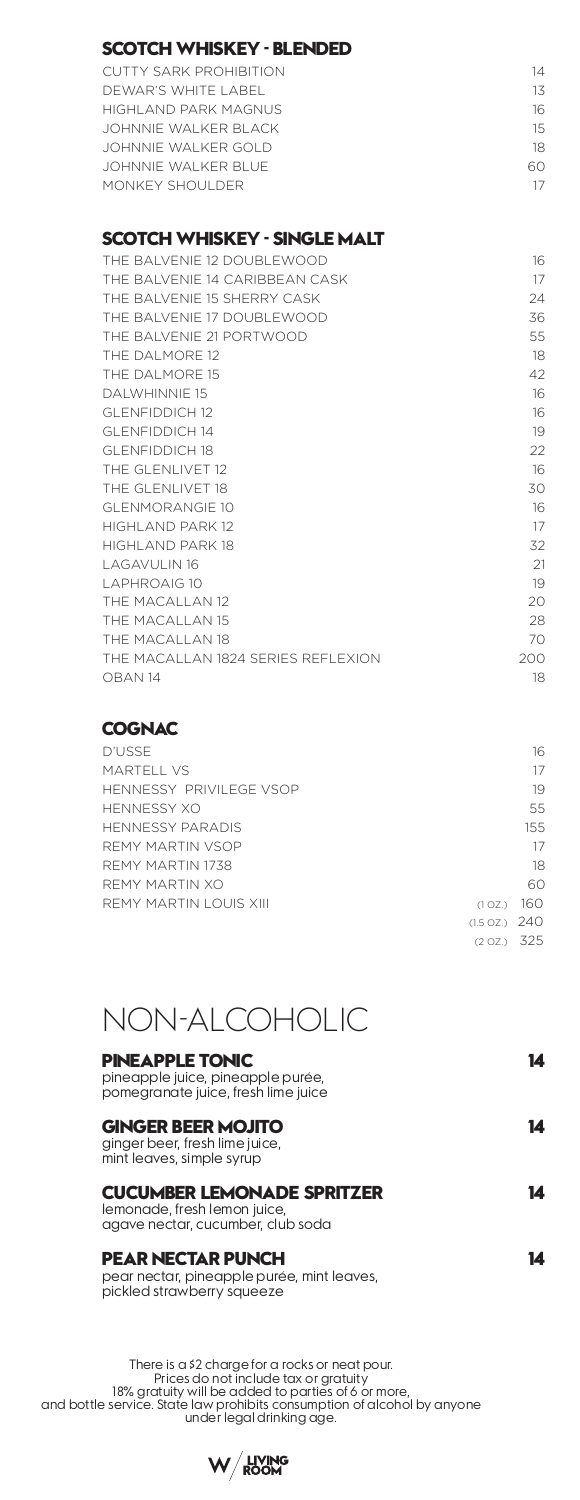# BOTTLE LIST

## **VODKA**

| <b>CHOPIN POTATO</b>        | 400        |
|-----------------------------|------------|
| <b>CIROC APPLE</b>          | 375        |
| CIROC COCONUT               | 375        |
| <b>CIROC PEACH</b>          | 375        |
| <b>CIROC PINEAPPLE</b>      | 375        |
| <b>CIROC</b>                | 350        |
| <b>DOUBLE CROSS</b>         | 425        |
| <b>GREY GOOSE</b>           | 425        |
| KETEL ONE                   | 325        |
| STOLICHNAYA BLUEBERI        | 300        |
| STOLICHNAYA ELIT            | 450        |
| STOLICHNAYA OHRANJ          | 300        |
| STOLICHNAYA RAZBERI         | 300        |
| STOLICHNAYA VANIL           | 300        |
| STOLICHNAYA                 | 300        |
| <b>TITO'S HANDMADE</b>      | 325        |
| GIN                         |            |
| <b>BOMBAY SAPPHIRE</b>      | 325        |
| <b>GIN MARE</b>             | 300        |
| <b>HENDRICK'S</b>           | 350        |
| <b>TANQUERAY</b>            | 300        |
| THE BOTANIST                | 325        |
|                             |            |
| RUM                         |            |
| <b>BACARDI</b>              | 300        |
| CAPTAIN MORGAN              | 300        |
| DON Q AÑEJO                 | 350        |
| <b>GOSLING'S BLACK SEAL</b> | 300        |
| MALIBU                      | 300        |
| SAILOR JERRY                | 300        |
| TEQUILA                     |            |
| DON JUILO 1942              | 800        |
| DON JULIO AÑEJO             | 400        |
| DON JULIO REPOSADO          | 375        |
| DON JULIO SILVER            | 350        |
| CASA NOBLE CRYSTAL          | 300        |
| CASAMIGOS BLANCO            | 325        |
| CASAMIGOS REPOSADO          | 355        |
| MILAGRO SILVER              | 300        |
| PATRÓN SILVER               | 350        |
| PATRÓN XO CAFÉ              | 325        |
| ROCA PATRÓN SILVER          | 375        |
| <b>IRISH WHISKEY</b>        |            |
| <b>JAMESON</b>              | 300        |
| AMERICAN WHISKEY - BOURBON  |            |
| <b>BAKER'S</b>              |            |
| <b>BASIL HAYDEN'S</b>       | 400<br>375 |
| <b>BOOKER'S</b>             | 450        |
| <b>BUFFALO TRACE</b>        | 350        |
| <b>BULLEIT BOURBON</b>      | 350        |
| <b>GENTLEMEN JACK</b>       | 350        |
| <b>HUDSON BABY BOURBON</b>  | 400        |
| JACK DANIEL'S               | 300        |
| JACK DANIEL'S HONEY         | 275        |
| JIM BEAM                    | 300        |
| KNOB CREEK                  | 400        |
| MAKER'S MARK                | 350        |
| STRANAHAN'S                 | 375        |
| TIN CUP                     | 375        |
| WOODFORD RESERVE            | 400        |
|                             |            |

Prices do not include tax or gratuity<br>18% gratuity will be added to parties of 6 or more,<br>18% and bottle service. State law prohibits consumption of alcohol by anyone<br>under legal drinking age.